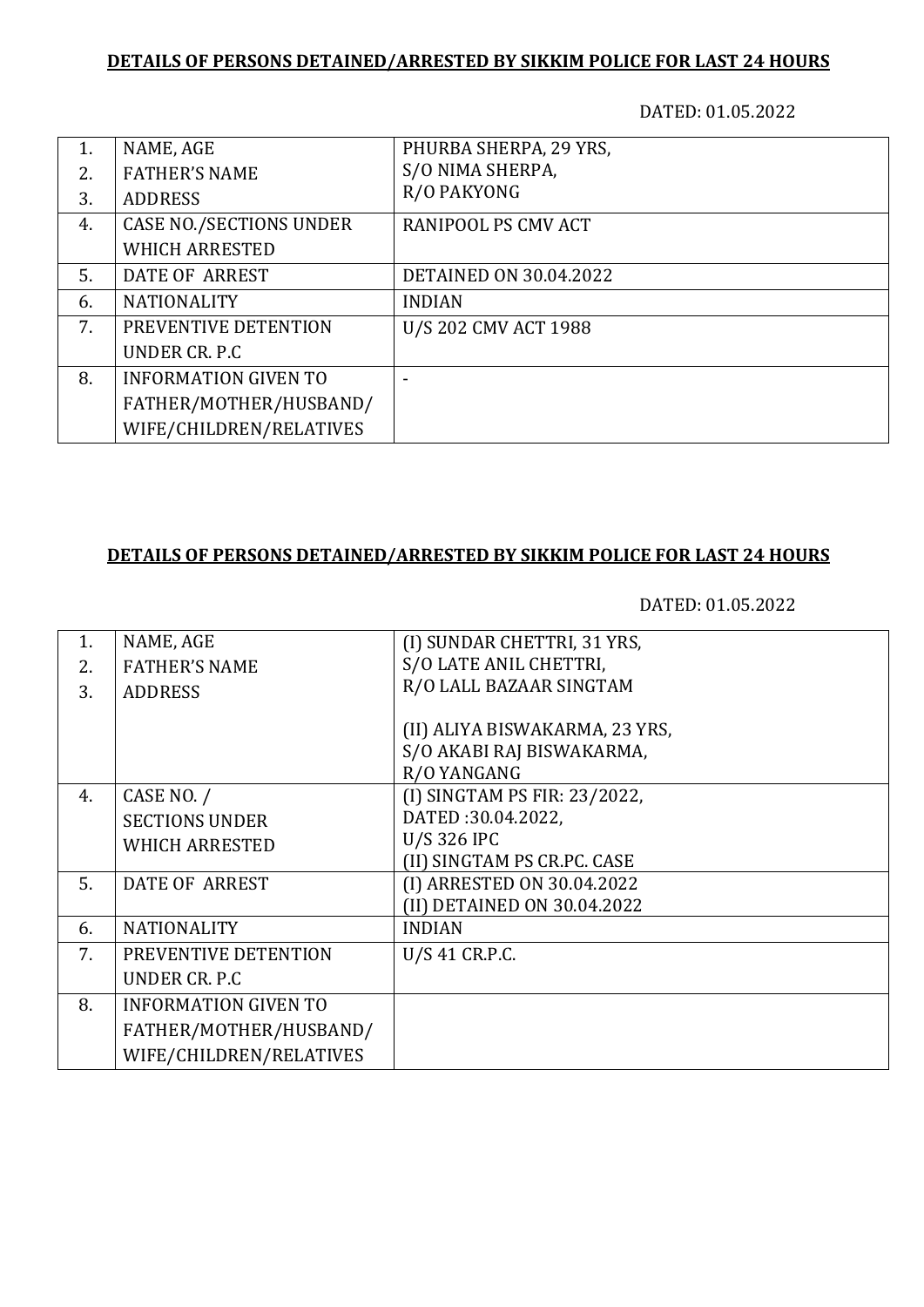DATED: 01.05.2022

| 1. | NAME, AGE                   | I) SAMEER GURUNG, 35 YRS,       |
|----|-----------------------------|---------------------------------|
| 2. | <b>FATHER'S NAME</b>        | S/O LT. TULA RAM GURUNG,        |
| 3. | <b>ADDRESS</b>              | R/O DIKCHU, SIKKIM              |
|    |                             |                                 |
|    |                             | (II) DANIEL THAPA, 19 YRS,      |
|    |                             | S/O SURYA MAN THAPA,            |
|    |                             | R/O KALIMPONG,                  |
|    |                             | A/P DEORALI, GANGTOK, SIKKIM    |
| 4. | CASE NO. /                  | SADAR PS CR.P.C. CASE           |
|    | <b>SECTIONS UNDER</b>       | <b>SADAR PS SP ACT</b>          |
|    | <b>WHICH ARRESTED</b>       |                                 |
| 5. | DATE OF ARREST              | BOTH DETAINED ON 30.04.2022     |
| 6. | <b>NATIONALITY</b>          | <b>INDIAN</b>                   |
| 7. | PREVENTIVE DETENTION        | $U/S$ 41 CR.P.C                 |
|    | UNDER CR. P.C.              | U/S 169 (1) (B) OF SP ACT, 2008 |
| 8. | <b>INFORMATION GIVEN TO</b> |                                 |
|    | FATHER/MOTHER/HUSBAND/      |                                 |
|    | WIFE/CHILDREN/RELATIVES     |                                 |
|    |                             |                                 |

### **DETAILS OF PERSONS DETAINED/ARRESTED BY SIKKIM POLICE FOR LAST 24 HOURS**

| NAME, AGE                   | BOBBY WAZELINGPA, 44 YEARS            |
|-----------------------------|---------------------------------------|
| <b>FATHER'S NAME</b>        | S/O LATE CHEWANG NORBU KAZI           |
| <b>ADDRESS</b>              | R/O MARCHAK, GANGTOK DISTRICT, SIKKIM |
| CASE NO. /                  | RANGPO PS FIR NO: 21/2022,            |
| <b>SECTIONS UNDER</b>       | DATED 30.04.2022,                     |
| <b>WHICH ARRESTED</b>       | U/S 279/337/338 IPC                   |
| DATE OF ARREST              | <b>ARRESTED ON 30.04.2022</b>         |
| <b>NATIONALITY</b>          | <b>INDIAN</b>                         |
| PREVENTIVE DETENTION        |                                       |
| UNDER CR. P.C.              |                                       |
| <b>INFORMATION GIVEN TO</b> |                                       |
| FATHER/MOTHER/HUSBAND/      |                                       |
| WIFE/CHILDREN/RELATIVES     |                                       |
|                             |                                       |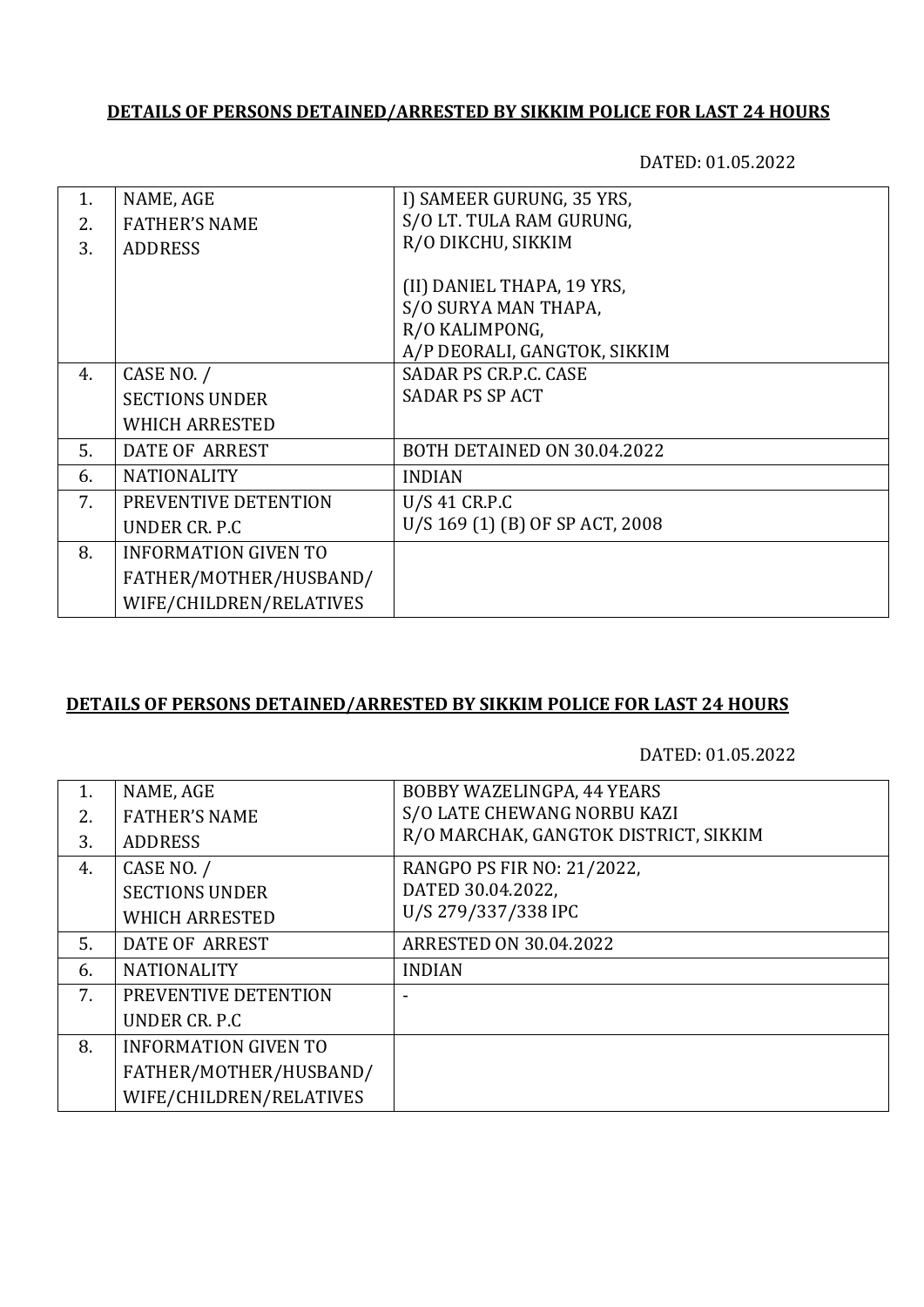DATED: 01.05.2022

| NAME, AGE                   | (I) ROHIT DARJEE, 22 YEARS        |
|-----------------------------|-----------------------------------|
| <b>FATHER'S NAME</b>        | S/O LT. BIMAL DARJEE              |
|                             | R/O RATEYPANI                     |
|                             | A/P MAJHIGAON JORETHANG           |
|                             |                                   |
|                             | (II) DEEPEN CHETTRI, 31 YEARS     |
|                             | S/O DEEPAK CHETTRI                |
|                             | R/O MAJHIGAON JORETHANG           |
| CASE NO. /                  | (I) JORETHANG PS FIR NO: 12/2022, |
| <b>SECTIONS UNDER</b>       | DATED: 30.04.2022,                |
| <b>WHICH ARRESTED</b>       | U/S 454/380 IPC                   |
|                             | (II) JORETHANG PS CR.P.C CASE     |
| DATE OF ARREST              | (I) ARRESTED ON 30.04.2022        |
|                             | (II) DETAINED ON 30.04.2022       |
| <b>NATIONALITY</b>          | <b>INDIAN</b>                     |
| PREVENTIVE DETENTION        | (II) U/S 41 C R.P.C               |
| UNDER CR. P.C               |                                   |
| <b>INFORMATION GIVEN TO</b> |                                   |
| FATHER/MOTHER/HUSBAND/      |                                   |
| WIFE/CHILDREN/RELATIVES     |                                   |
|                             | <b>ADDRESS</b>                    |

### **DETAILS OF PERSONS DETAINED/ARRESTED BY SIKKIM POLICE FOR LAST 24 HOURS**

| 1. | NAME, AGE                   | ARUN LIMBOO 28 YRS.                    |
|----|-----------------------------|----------------------------------------|
| 2. | <b>FATHER'S NAME</b>        | S/O BUDDHA BIR LIMBOO                  |
| 3. | <b>ADDRESS</b>              | R/O NAMPHING                           |
| 4. | CASE NO. /                  | <b>SORENG PS FIR NO 08/2022</b>        |
|    | <b>SECTIONS UNDER</b>       | DTD: 30.04.2022,                       |
|    | <b>WHICH ARRESTED</b>       | U/S: 341/307 IPC                       |
|    |                             | R/W SEC 25(1-B) (A). 27(1) OF ARMS ACT |
| 5. | <b>DATE OF ARREST</b>       | <b>ARRESTED ON 30.04.2022</b>          |
| 6. | <b>NATIONALITY</b>          | <b>INDIAN</b>                          |
| 7. | PREVENTIVE DETENTION        |                                        |
|    | UNDER CR. P.C.              |                                        |
| 8. | <b>INFORMATION GIVEN TO</b> |                                        |
|    | FATHER/MOTHER/HUSBAND/      |                                        |
|    | WIFE/CHILDREN/RELATIVES     |                                        |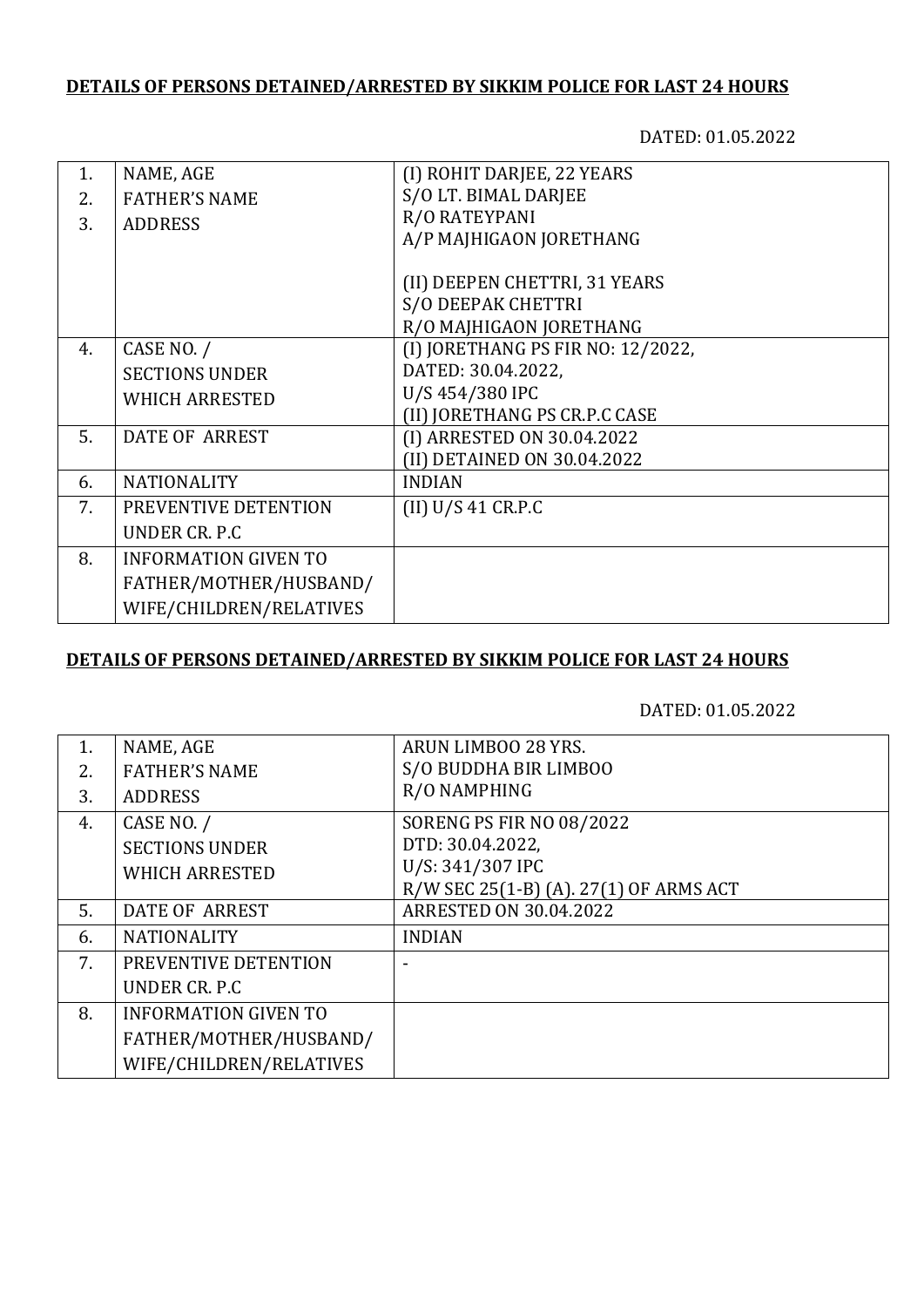DATED: 01.05.2022

| 1. | NAME, AGE                   | GOKUL BHUJEL, AGE 65 YRS,     |
|----|-----------------------------|-------------------------------|
| 2. | <b>FATHER'S NAME</b>        | S/O LT. JASBIR BHUJEL         |
| 3. | <b>ADDRESS</b>              | R/O DARAMDIN WEST SIKKIM      |
| 4. | CASE NO. /                  | SOMBARIA PS CR.P.C CASE       |
|    | <b>SECTIONS UNDER</b>       |                               |
|    | <b>WHICH ARRESTED</b>       |                               |
| 5. | DATE OF ARREST              | <b>DETAINED ON 30.04.2022</b> |
| 6. | <b>NATIONALITY</b>          | <b>INDIAN</b>                 |
| 7. | PREVENTIVE DETENTION        | U/S 151 CR.P.C                |
|    | UNDER CR. P.C               |                               |
| 8. | <b>INFORMATION GIVEN TO</b> |                               |
|    | FATHER/MOTHER/HUSBAND/      |                               |
|    | WIFE/CHILDREN/RELATIVES     |                               |

## **DETAILS OF PERSONS DETAINED/ARRESTED BY SIKKIM POLICE FOR LAST 24 HOURS**

| 1. | NAME, AGE                   | DHIRAJ TAMANG, 19YRS,             |
|----|-----------------------------|-----------------------------------|
| 2. | <b>FATHER'S NAME</b>        | S/O ARJUN TAMANG,                 |
| 3. | <b>ADDRESS</b>              | R/O RANGRANG MANGAN NORTH SIKKIM  |
| 4. | CASE NO. /                  | <b>MANGAN PS FIR NO: 13(04)22</b> |
|    | <b>SECTIONS UNDER</b>       | DTD: 30.04.2022                   |
|    | <b>WHICH ARRESTED</b>       | U/S: 279/337/338 IPC 1860         |
| 5. | <b>DATE OF ARREST</b>       | <b>ARRESTED ON 30.04.2022</b>     |
| 6. | <b>NATIONALITY</b>          | <b>INDIAN</b>                     |
| 7. | PREVENTIVE DETENTION        |                                   |
|    | UNDER CR. P.C               |                                   |
| 8. | <b>INFORMATION GIVEN TO</b> |                                   |
|    | FATHER/MOTHER/HUSBAND/      |                                   |
|    | WIFE/CHILDREN/RELATIVES     |                                   |